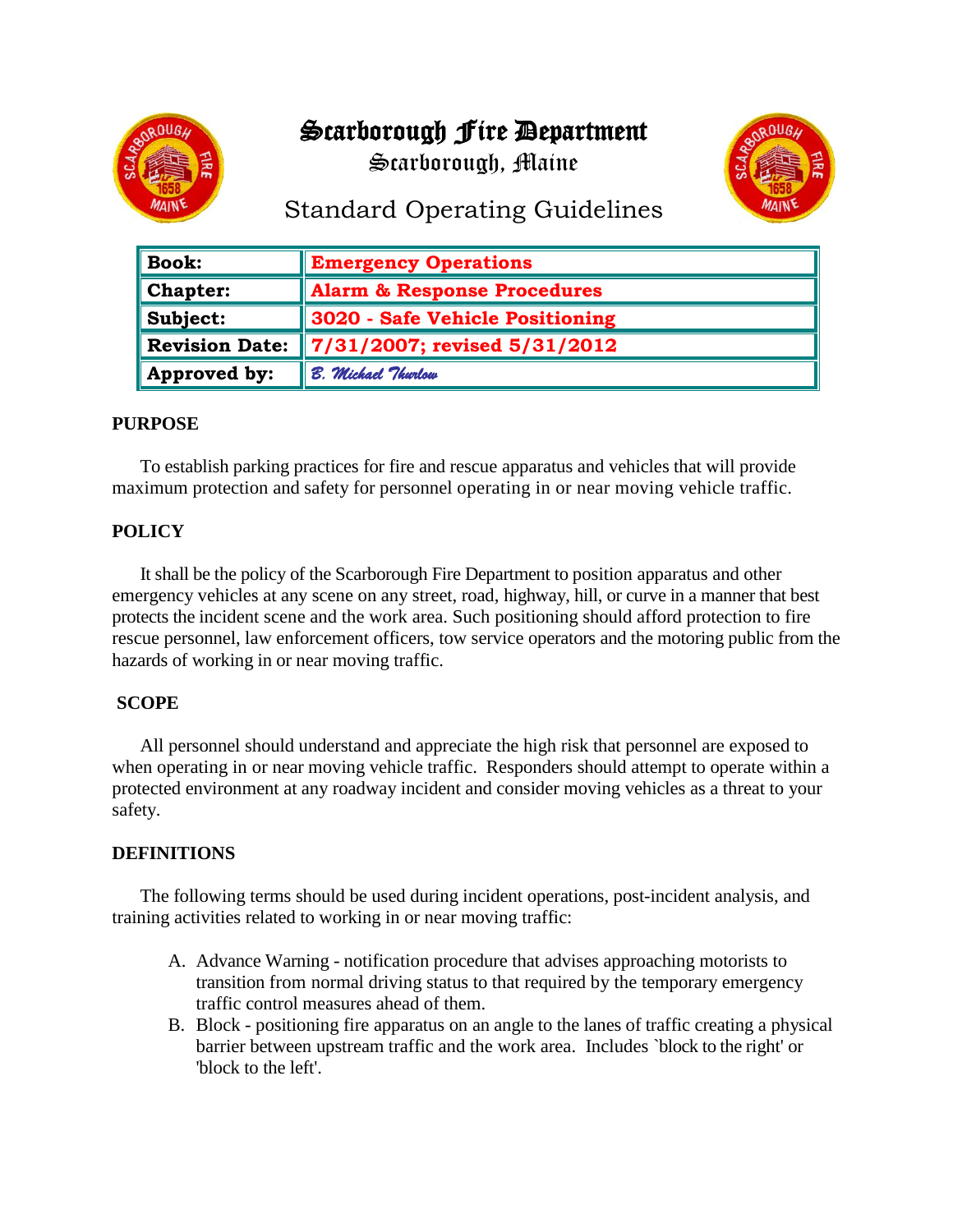- C. Buffer Zone the distance or space between personnel and vehicles in the protected work zone and nearby moving traffic.
- D. Downstream the direction that traffic is moving as it travels away from the incident scene.
- E. Flagger a police officer, firefighter, or fire police member assigned to direct approaching traffic and activate an emergency signal if the actions of a motorist do not conform to established traffic control measures in place at the highway scene.
- F. Shadow the protected work area at a vehicle-related roadway incident that is shielded by the block from apparatus and other emergency vehicles.
- G. Taper the action of merging several lanes of moving traffic into fewer moving lanes.
- H. Temporary Work Zone the physical area of a roadway within which emergency personnel perform their fire, EMS and rescue tasks at a vehicle-related incident.
- I. Transition Zone the lanes of a roadway within which approaching motorists change their speed and position to comply with the traffic control measures established at an incident scene.
- J. Upstream the direction that traffic is traveling from as the vehicles approach the incident scene.

### **PROCEDURE**

- A. Safety Benchmarks **-** All emergency personnel are at great risk of injury or death while operating in or near moving traffic. There are several specific tactical procedures that should be taken to protect all crewmembers and emergency service personnel at the incident scene including:
	- a. Never trust approaching traffic
	- b. Avoid turning your back to approaching traffic
	- c. Establish an initial "block" with the first arriving PD vehicle, engine or ladder.
	- d. Always wear full protective clothing and helmet when conducting hazardous operations on a roadway with moving traffic.
	- e. Personnel not involved in hazardous operations may wear a class II vest and helmet for personal protection.
	- f. Turn off all sources of vision impairment to approaching motorists at nighttime incidents including vehicle forward facing emergency warning lights, headlights and spotlights
	- g. Use fire apparatus and police vehicles to initially redirect the flow of moving traffic
	- h. Establish advance warning and adequate transition area traffic control measures upstream of incident to reduce travel speeds of approaching motorists
	- i. Use traffic cones for sustained highway incident traffic control and direction
	- j. Establish a police officer, firefighter or fire police member as "Flagger" to direct approaching traffic and activate an emergency signal if the actions of a motorist do not conform to established traffic control measures in place at the highway scene
- B. Apparatus and Emergency Vehicle Benchmarks Benchmarks for safe parking of apparatus and emergency vehicles when operating in or near moving traffic are listed below: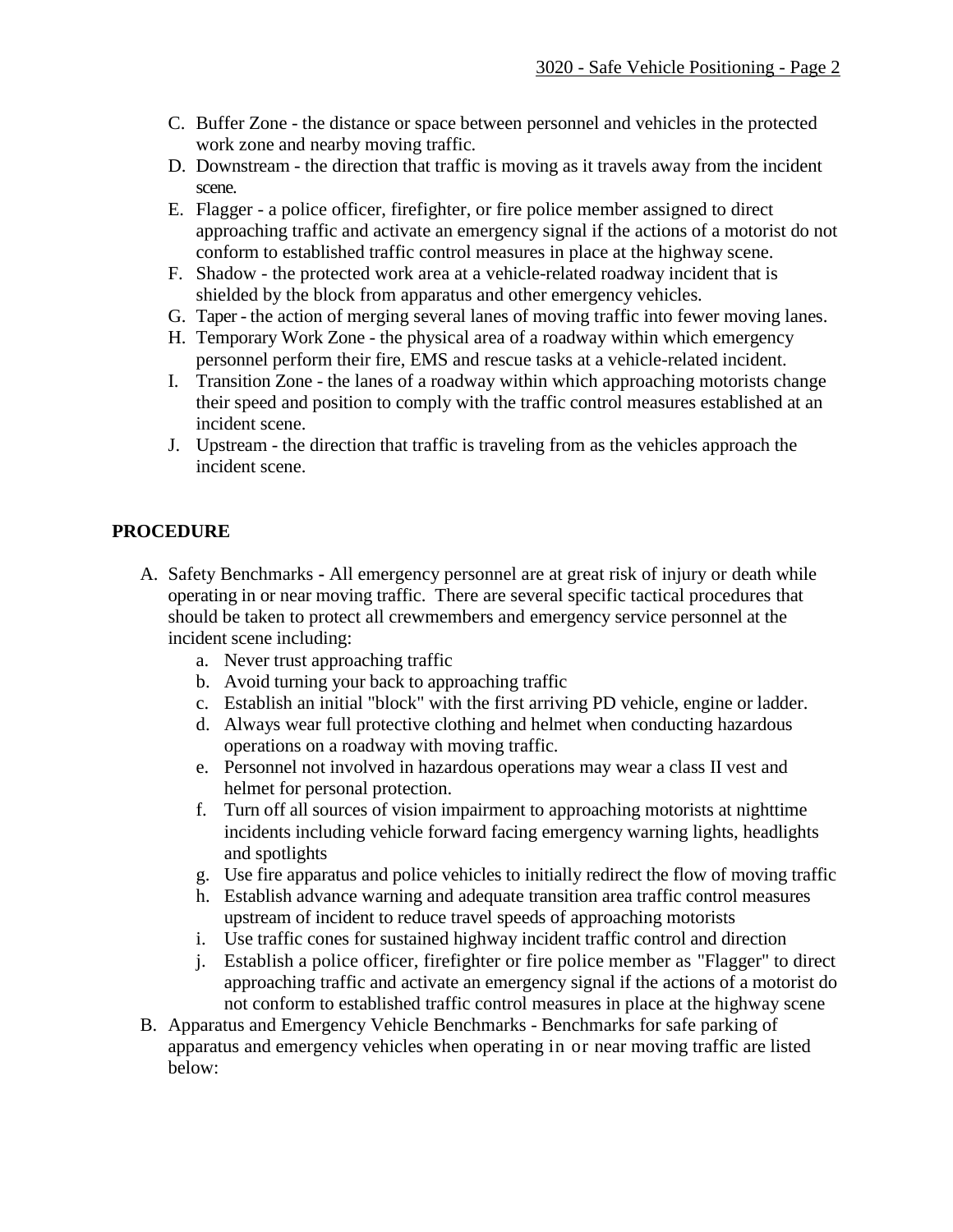- a. Position first-arriving engine or ladder to protect the scene, patients, and emergency personnel when possible.
	- i. Initial apparatus placement should provide a work area protected from traffic approaching in at least one direction.
	- ii. Angle apparatus on the roadway with a "block to the left" or a "block to the right" to create a physical barrier between the crash scene and approaching traffic.
	- iii. Consider "blocking right" at night time calls.
	- iv. Allow apparatus placement to slow approaching motorists and redirect them around the scene.
	- v. Use fire apparatus to block at least one traffic lane.
	- vi. When practical, position apparatus in such a manner to protect the pump operator position from being exposed to approaching traffic.
- b. Positioning of large apparatus should create a safe parking area for EMS units and other fire rescue vehicles. Operating personnel, equipment and patients should be kept within the "shadow" created by the blocking apparatus at all times. For this reason an engine will respond to all medical emergency calls on the Maine Turnpike or Interstate 295.
- c. When blocking with apparatus to protect the emergency scene, establish a sufficient size work zone that includes all damaged vehicles, roadway debris, the patient triage and treatment area, the extrication work area, personnel and tool staging area and the ambulance loading zone.
- d. At working extrications Squad 7, or another heavy rescue, must have priority parking within the shadow of the blocking vehicles to allow the removal of tools and hydraulic and electric lines for extrication use.
- e. Ambulances should be positioned within the protected work area with their rear patient loading door area angled away from the nearest lanes of moving traffic
- f. Command should stage unneeded emergency vehicles off the roadway or return these units to service whenever possible.
- g. At all intersections, or where the incident may be near the middle lane of the roadway, two or more sides of the incident may need to be protected.
	- i. Emergency vehicles should be strategically positioned to expand the initial safe work zone for traffic approaching from opposing directions. The goal is to effectively block all exposed sides of the work zone. The blocking of the work zone should be prioritized, from the most critical or highest traffic volume flow to the least critical traffic direction.
	- ii. For first arriving engine company where a charged hose line may be needed, block so that the pump panel is "down stream", on the opposite side of on-coming traffic, if possible. This will protect the pump operator.
	- iii. At intersection incidents, consider requesting fire-police response. Provide specific directions to the fire-police officers as to exactly what your traffic control needs are.
- h. Traffic cones should be deployed from the rear of the blocking apparatus toward approaching traffic to increase the advance warning provided for approaching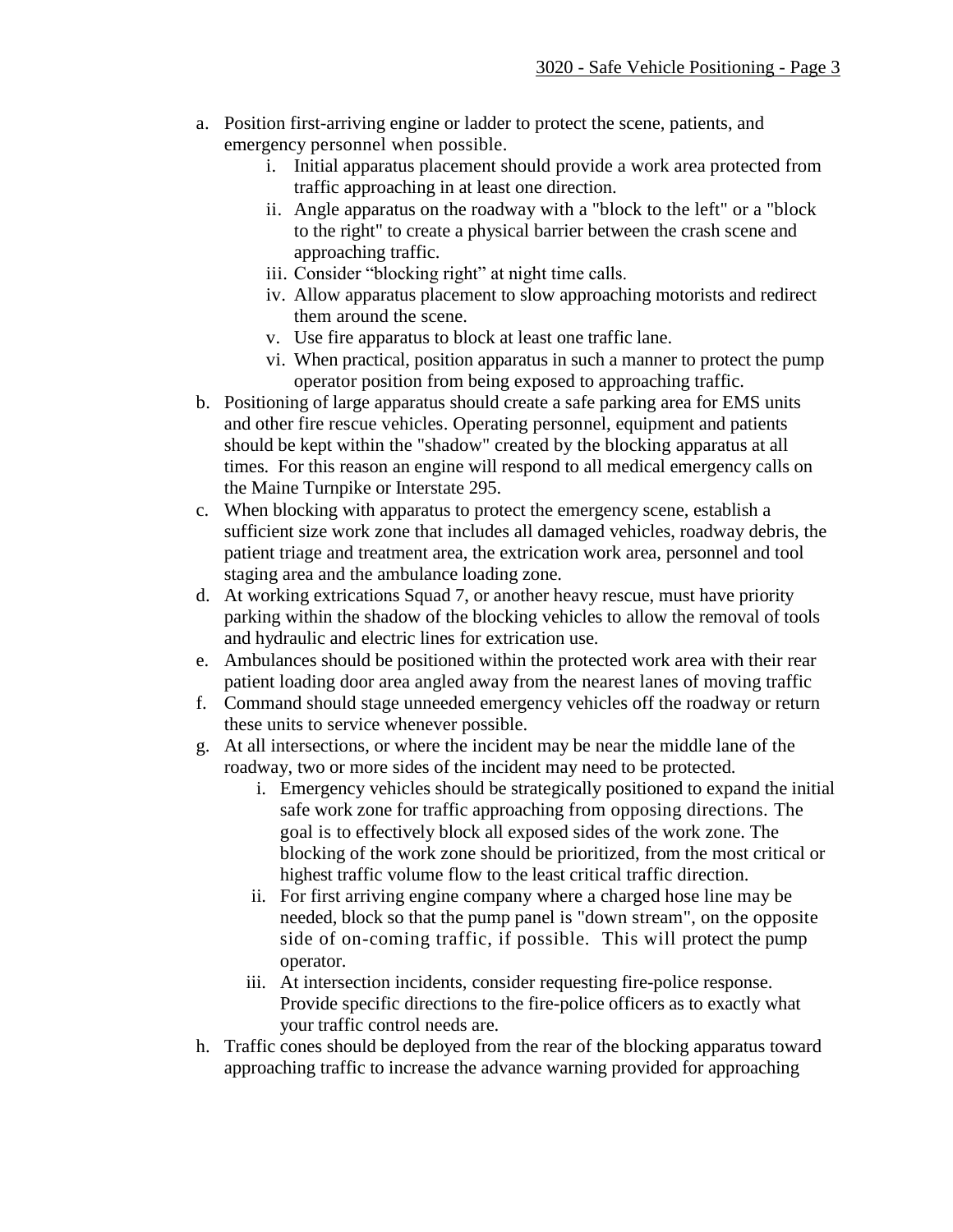motorists. Cones identify and only suggest the transition and tapering actions that are required of the approaching motorist.

- i. Personnel shall place cones and retrieve cones while facing oncoming traffic.
- j. Traffic cones should be deployed at 15-foot intervals upstream of the blocking apparatus with the furthest traffic cone approximately 75 feet upstream to allow adequate advance warning to drivers.
- k. "Emergency Scene Ahead" signs may also be deployed at roadway incidents. Signs shall be positioned upstream, prior to the furthest traffic cone.
- l. Additional traffic cones may be retrieved from PD units, DPW, or MDOT to extend the advance warning area for approaching motorists when necessary.
- C. Incident Command Benchmark The initial-arriving company officer and/or the Incident Commander should complete critical benchmarks to assure that a safe and protected work environment for emergency scene personnel is established and maintained including:
	- a. Assign the first-arriving engine or ladder to initially block to create a safe work area when possible.
	- b. Assign a parking location for all ambulances as well as later-arriving apparatus.
		- i. Lanes of traffic shall be identified numerically as "Lane 1", "Lane 2", etc. beginning from the left to the right when right and left are considered from the approaching motorist's point of view. Typically, vehicles travel a lower speed in the higher number lanes.
		- ii. Directions "Right" and "Left" shall be as identified as from the approaching motorist's point of view left or right.
		- iii. Instruct the driver of the ambulance to "block to the right" or "block to the left" as it is parked at the scene to position the rear patient loading area away from the closest lane of moving traffic.
	- c. All ambulances and extrication vehicles on-scene should be placed within the protected work area (shadow) of the larger apparatus
	- d. All patient loading into rescue units should be done from within a protected work zone.
	- e. The initial company officer and/or Incident Commander must operate as the Scene Safety Officer until this assignment is delegated.
	- f. At residential medical emergencies, the rescue should park off the roadway whenever possible. The engine should park upstream to block the scene.
- D. Emergency Crew Personnel Benchmarks Listed below are benchmarks for safe actions of individual personnel when operating in or near moving vehicle traffic.
	- a. Always maintain an acute awareness of the high risk of working in or near moving traffic
	- b. Never trust moving traffic
	- c. Always look before you move
	- d. Always keep an eye on the moving traffic
	- e. Avoid turning your back to moving traffic
	- f. Personnel arriving in crew cabs of fire apparatus should exit and enter the apparatus from the protected 'shadow' side, away from moving traffic
	- g. Officers, apparatus operators, crew members in apparatus with individual jump seat configurations, and all ambulance personnel must exit and enter their units with extreme caution remaining alert to moving traffic at all times.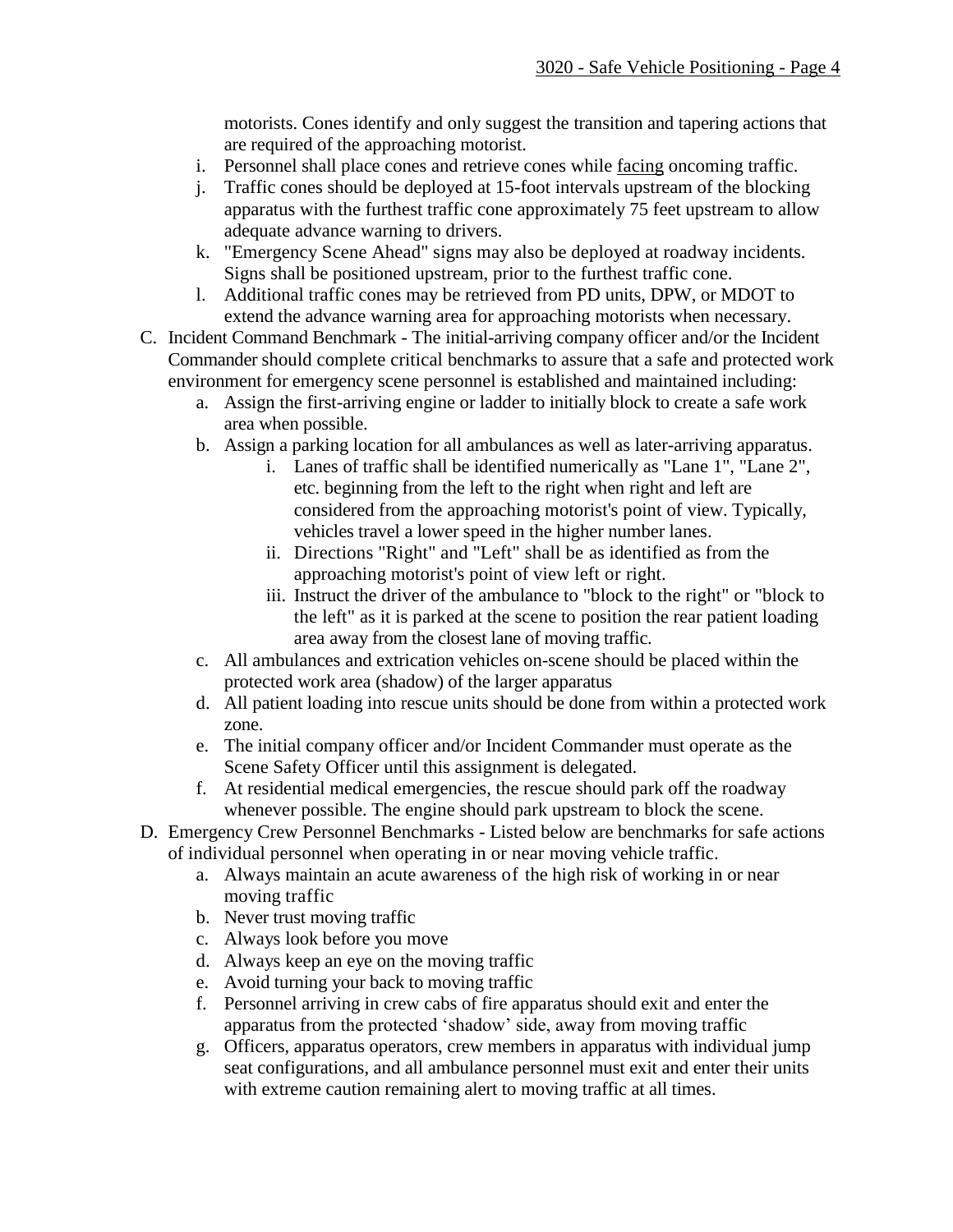- h. Protective clothing (either full PPE or class II vest and helmet depending on the activity of the personnel and the level of hazard) should be donned prior to exiting the apparatus.
- i. Proper PPE for the nature of the call shall be worn by rescue personnel
- j. Always look before opening doors and stepping out of apparatus or emergency vehicles into any moving traffic areas. When walking around fire apparatus or emergency vehicles, be alert to the proximity of moving traffic.
	- i. Stop at the corner of the unit, check for traffic, then proceed along the unit remaining as close to the emergency vehicle as possible.
	- ii. Maintain a 'reduced profile' when moving through any area where a minimum 'buffer zone' condition exists.
- k. Police department personnel may place traffic cones or flares at the scene to direct traffic. This action builds upon initial FD cone deployment and can be expanded, if needed, as later arriving police officers arrive. Always place and retrieve cones while facing on-coming traffic.
- E. High-Volume, Limited Access Highway Operations When responding to the Maine Turnpike or Interstate, the responding Duty Officer shall contact the responding Maine State Trooper as identified by dispatch on "Region 1" ("Region 2" is the backup channel) to establish a communications link for any pre-arrival information such as verification of location, best means approach and resource needs. The Department On-Scene Incident Commander should establish a Unified Command with the responding police officer as soon as possible to jointly coordinate a safe work zone and to determine how to most efficiently resolve the incident and establish normal traffic flow. If it becomes essential for the safety of operating personnel and the patients involved, the incident commander may shut down all lanes of travel. Communications with police must occur before any additional lane closures. This should rarely occur and should be for as short a period of time as practical. Unique safe parking procedures at limitedaccess, high-volume, multi-lane roadway incidents may require that:
	- a. First-arriving engine or ladder company apparatus should establish an initial block of the lane(s) occupied by the damaged vehicle.
		- i. Traffic cones on limited-access, high-volume roadways should be placed farther apart, with the last cone approximately 150 feet "upstream", to allow adequate warning to drivers. Personnel shall place cones and flares and retrieve cones while facing the traffic.
		- ii. "Emergency Scene Ahead" signs may be deployed at highway incidents. Signs should be positioned upstream, prior to the furthest traffic cone.
		- iii. On the Maine Turnpike and Interstate 295, responders should establish measures to safely guide traffic around an incident scene as follows:
			- If there is only one lane affected by the incident, or if the incident is on the shoulder only, responders shall take one additional lane for a workspace whenever possible.
			- If the incident is completely off the paved area of the highway, responders shall attempt to park their vehicles only in the right shoulder lane whenever possible.